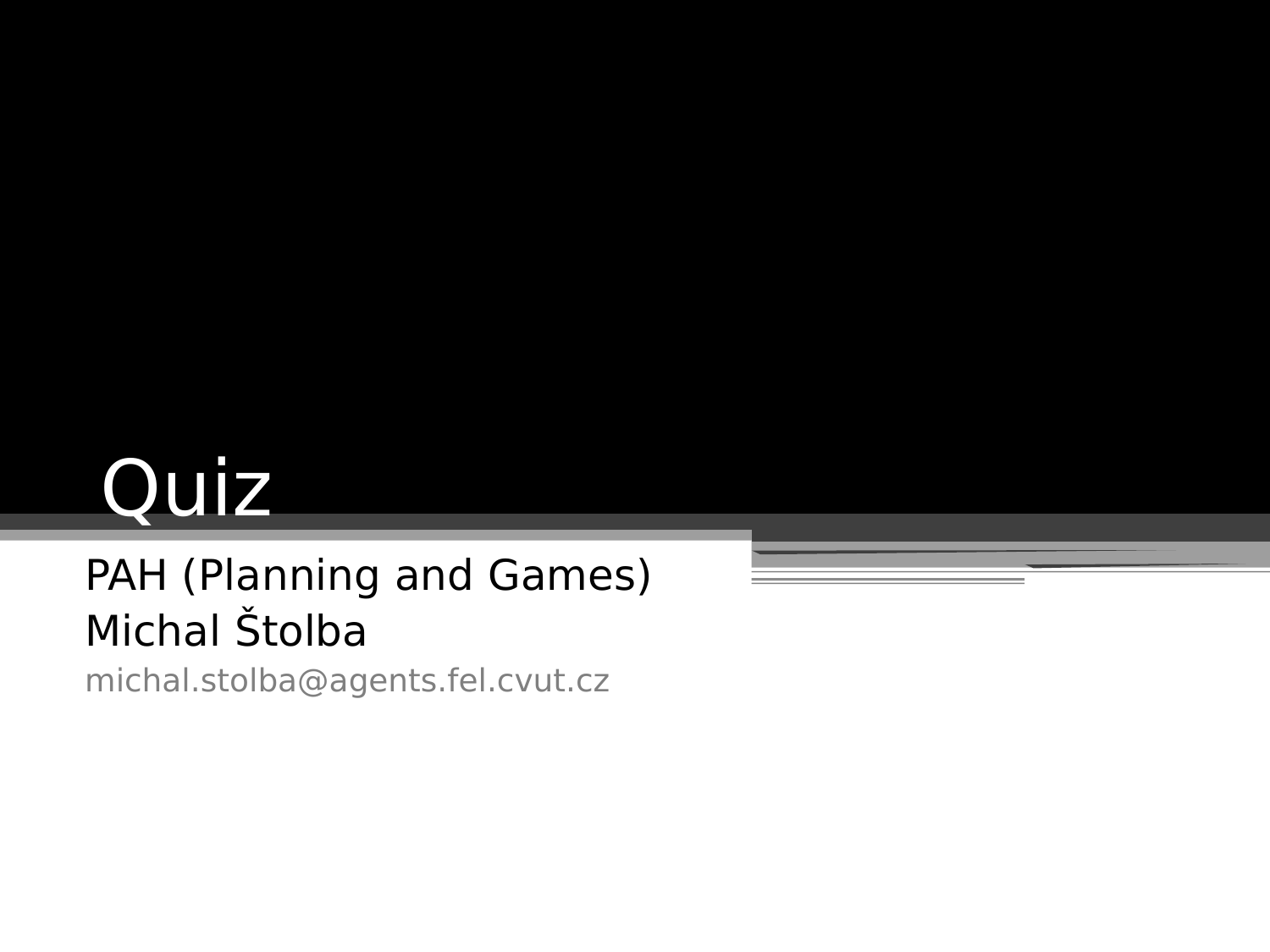### What is a method?

- 1. As in procedural programming.
- 2. As action in classical planning.
- 3. Prescription of how task decomposes into sub-tasks.

#### Answer: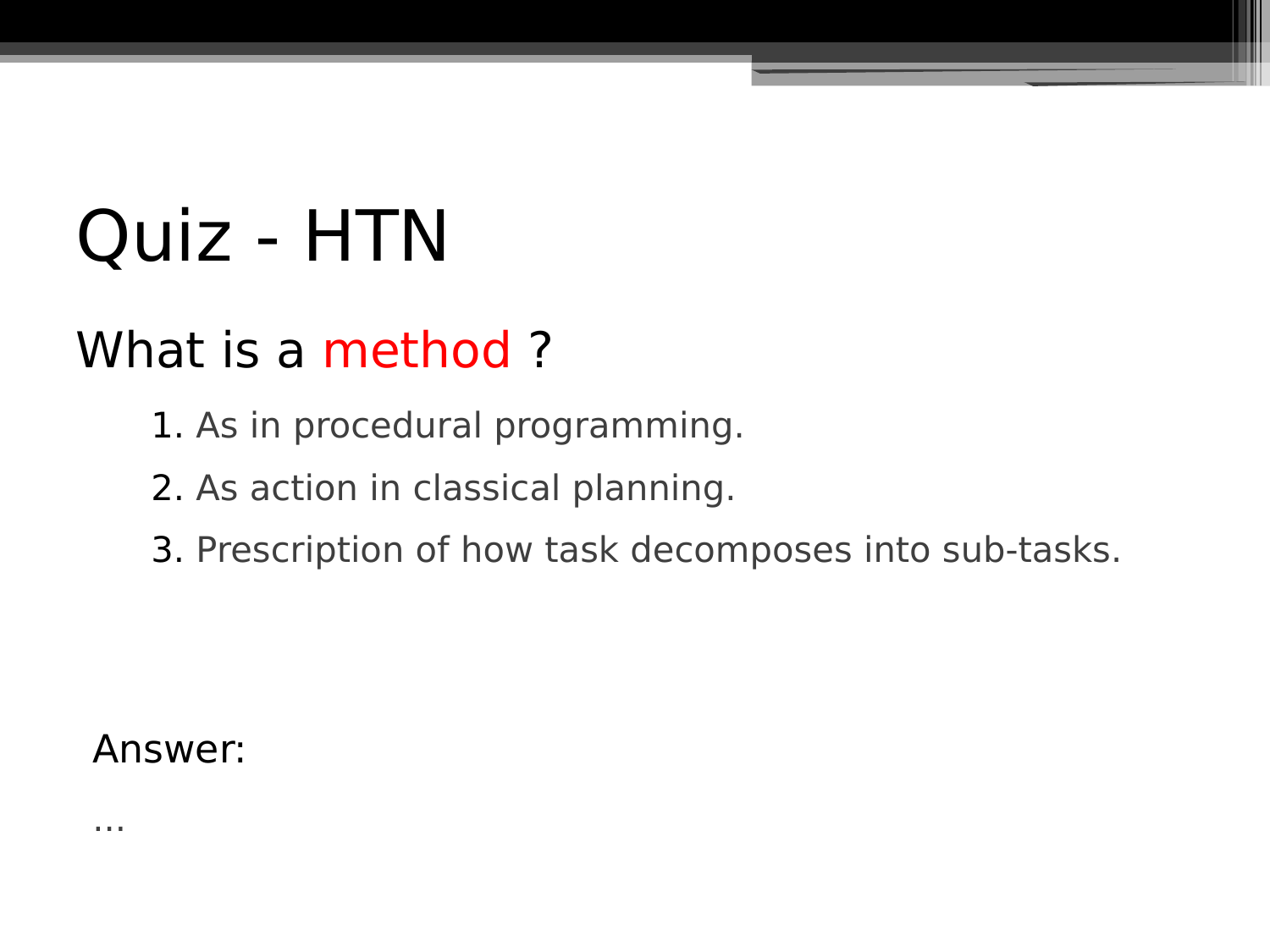### What is a method?

- 1. As in procedural programming.
- 2. As action in classical planning.
- 3. Prescription of how task decomposes into sub-tasks.

#### Answer:

3. Prescription of how task decomposes into sub-tasks.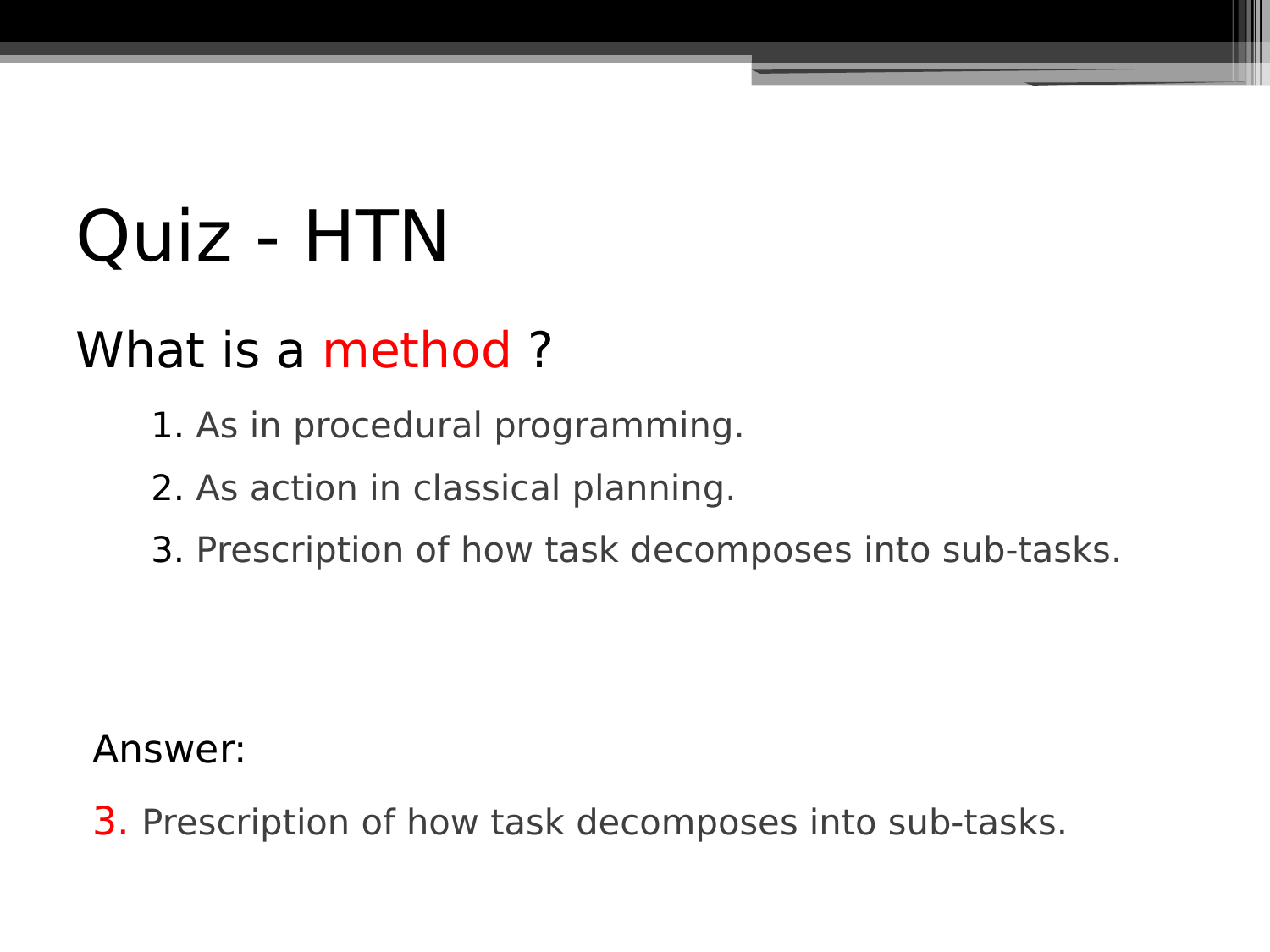### What is the difference between HTN and STN?

- 1. HTN is hierarchical but STN is linear.
- 2. STN is a special case of HTN where leafs are classical actions.
- 3. STN is more general.

Answer: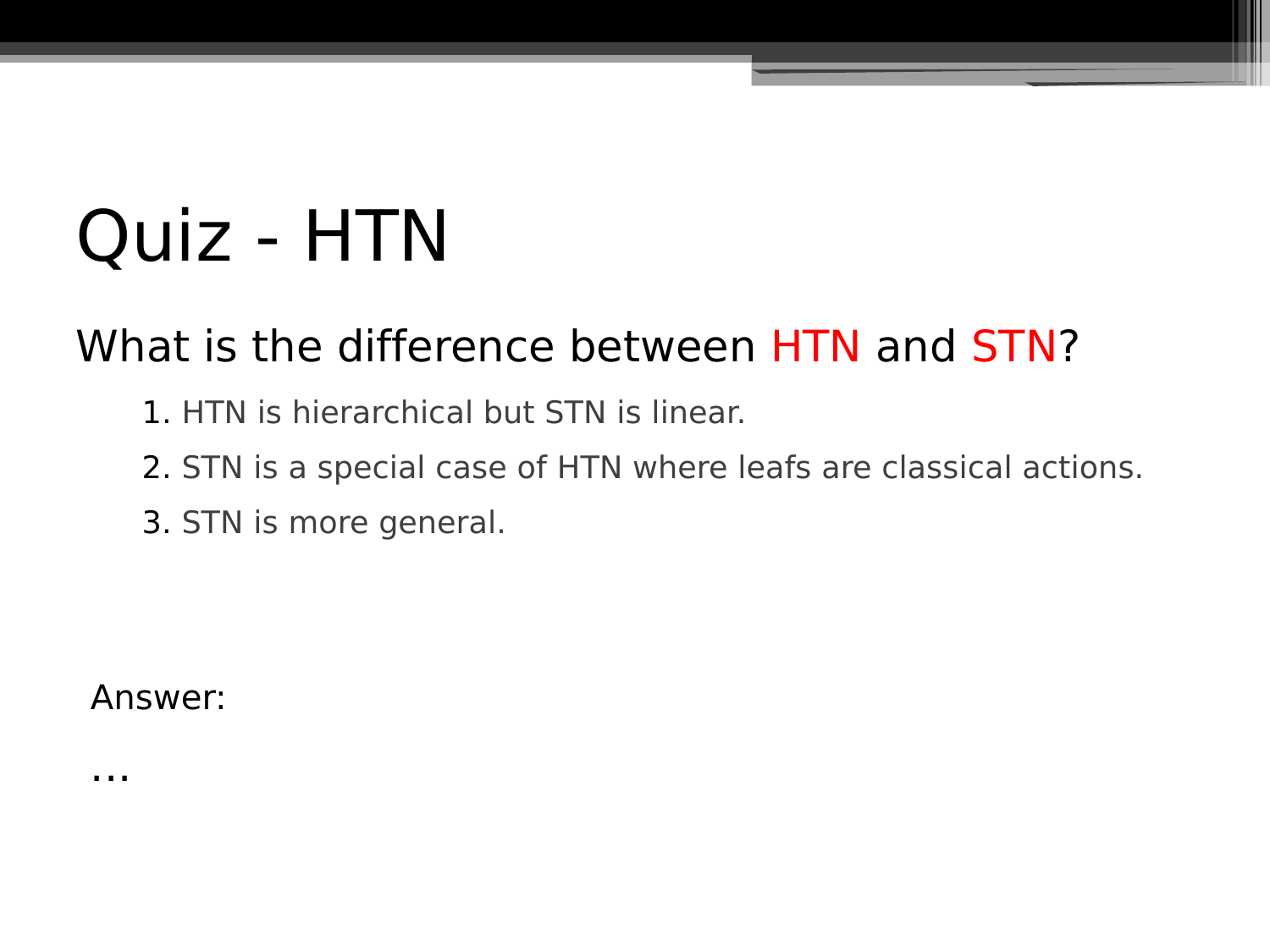### What is the difference between HTN and STN?

- 1. HTN is hierarchical but STN is linear.
- 2. STN is a special case of HTN where leafs are classical actions.
- 3. STN is more general.

Answer:

2. STN is a special case of HTN where leafs are classical actions.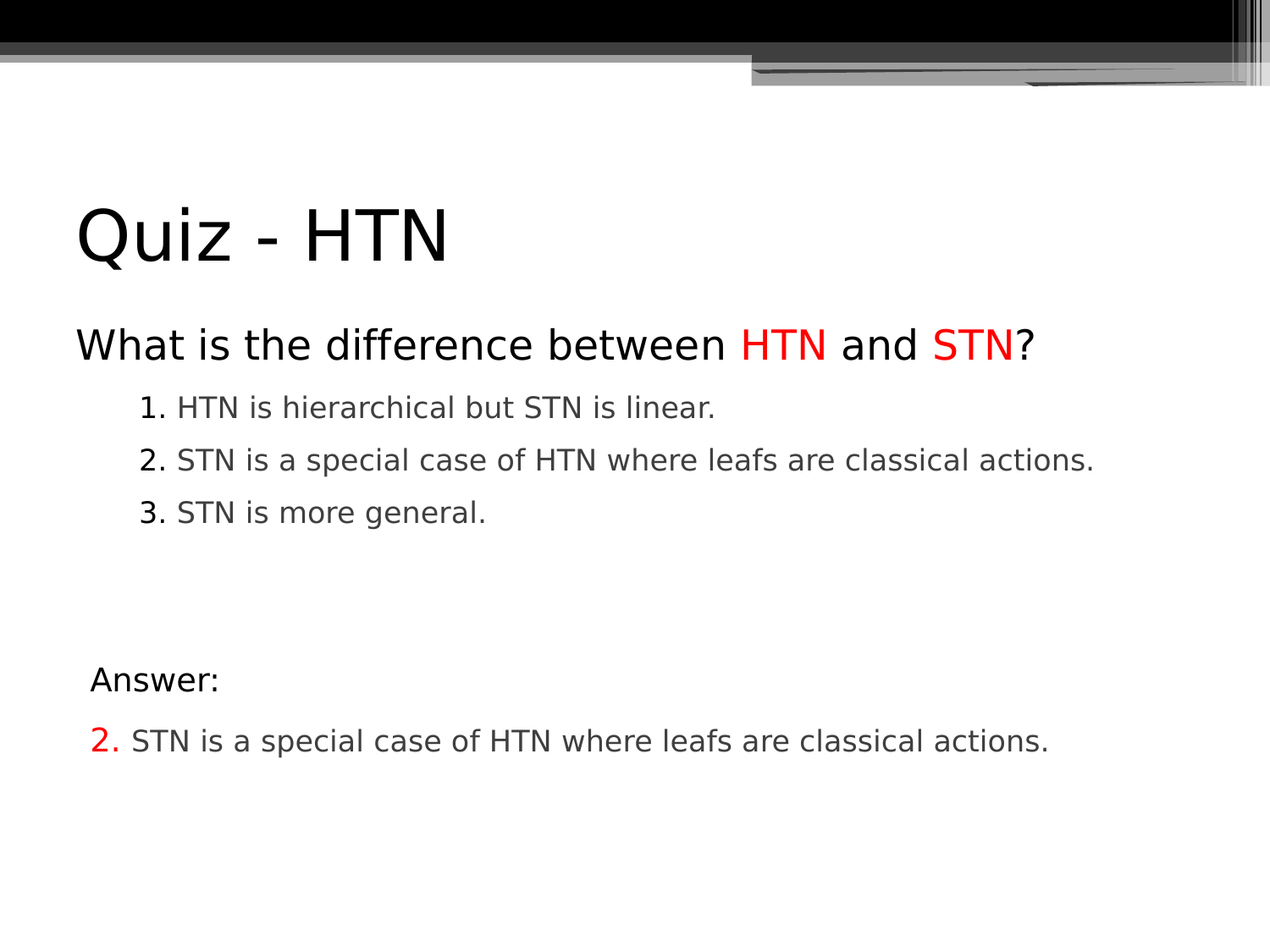## Classical planning is ...?

- 1. strictly more expressive than HTN planning.
- 2. equally expressive as HTN planning.
- 3. strictly less expressive than HTN planning.

#### Answer: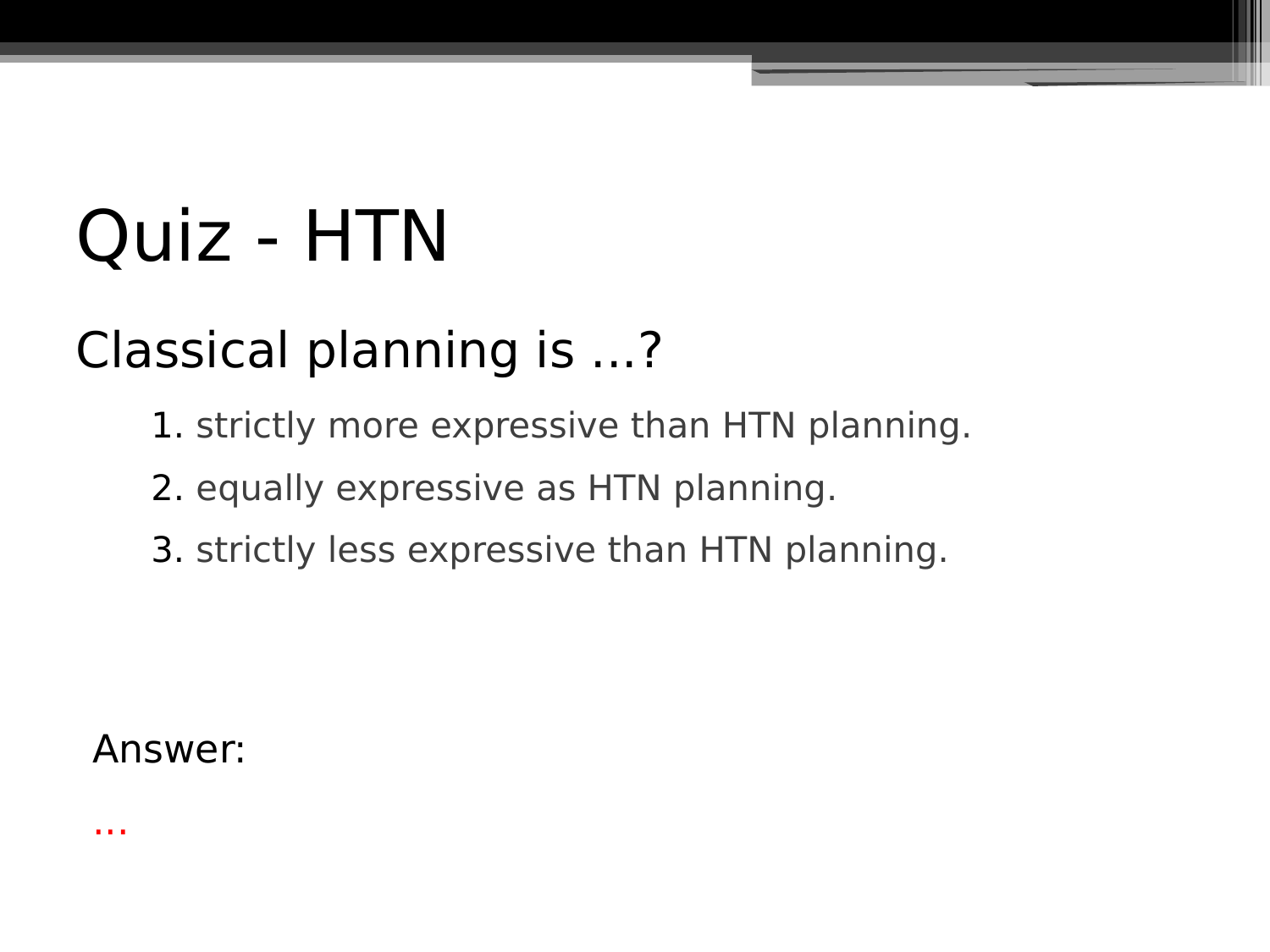### Classical planning is ...?

- 1. strictly more expressive than HTN planning.
- 2. equally expressive as HTN planning.
- 3. strictly less expressive than HTN planning.

### Answer:

3. Classical planning is strictly less expressive than HTN planning.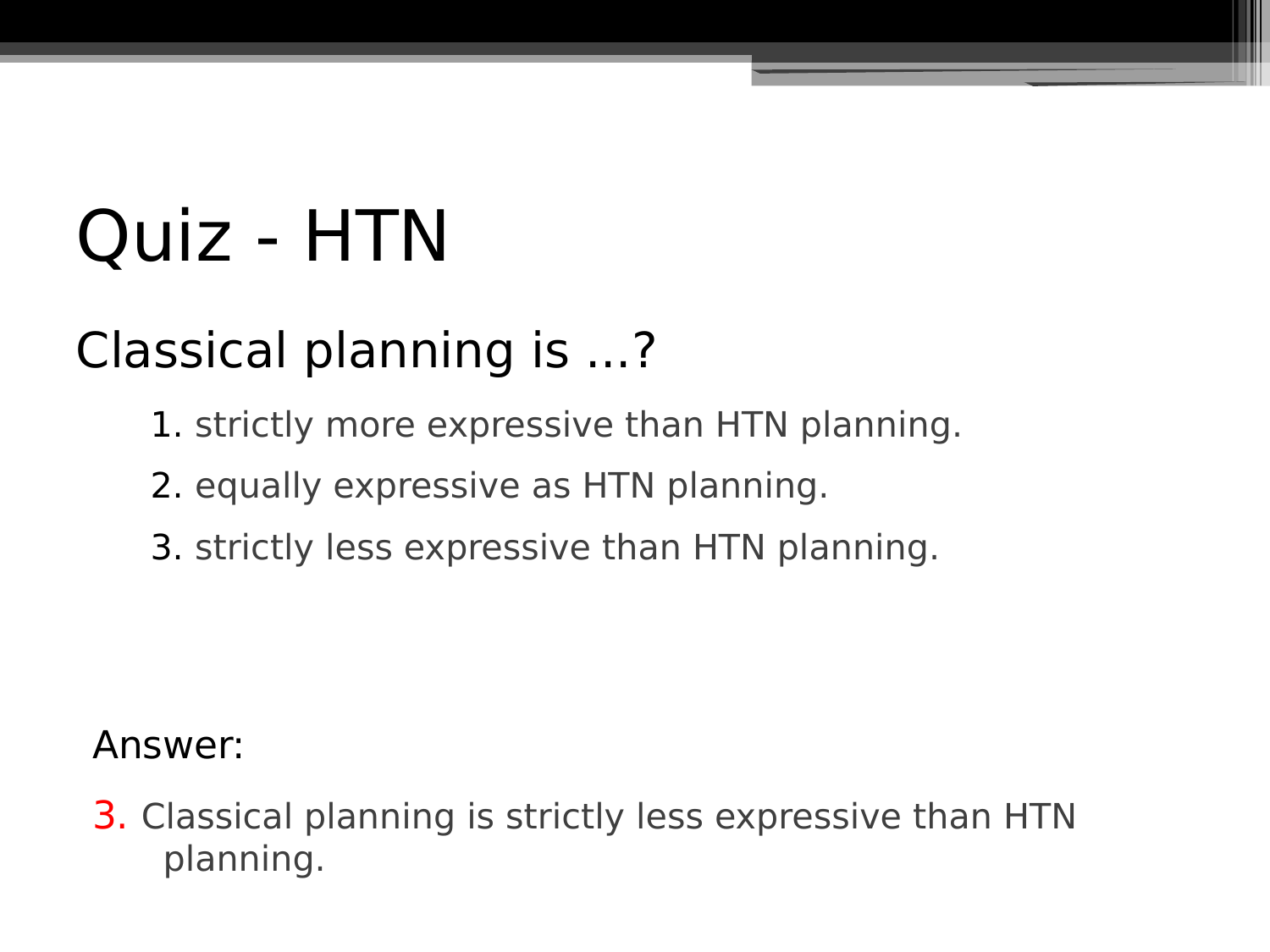### What is a causal link?

- 1. Connects achieving action and required precondition/goal.
- 2. Connects a threat and the action causing the treat.
- 3. Connects two actions affecting the same fact.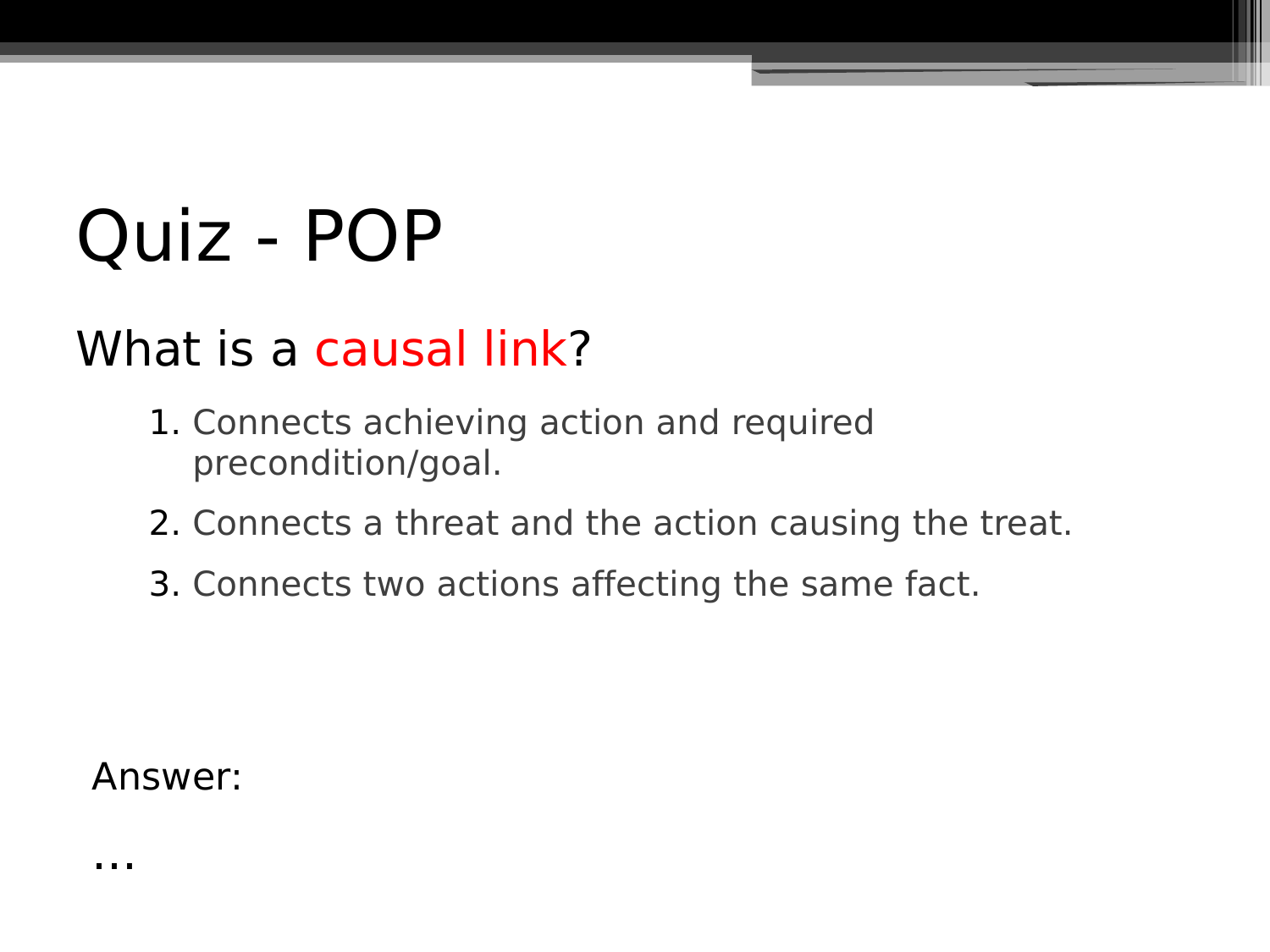### What is a causal link?

- 1. Connects achieving action and required precondition/goal.
- 2. Connects a threat and the action causing the treat.
- 3. Connects two actions affecting the same fact.

Answer:

1. Connects achieving action and required precondition/goal.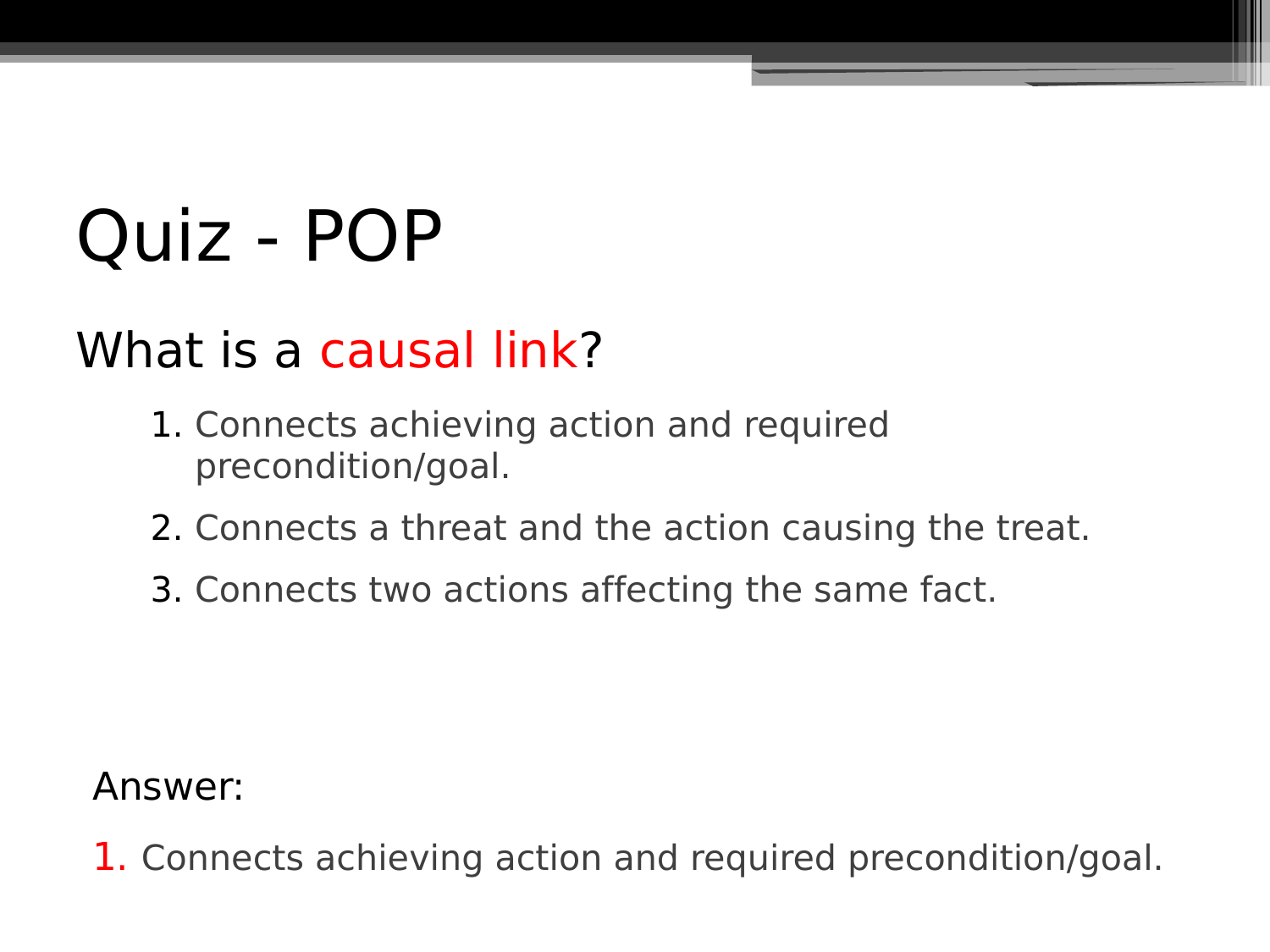### What is a threat?

- 1. Action which can be ordered between two actions connected by a causal link and deletes the causal link fact.
- 2. A fact which is in mutex with a fact on causal link.
- 3. An action which deletes some effect of some action and has not been ordered before or after the action.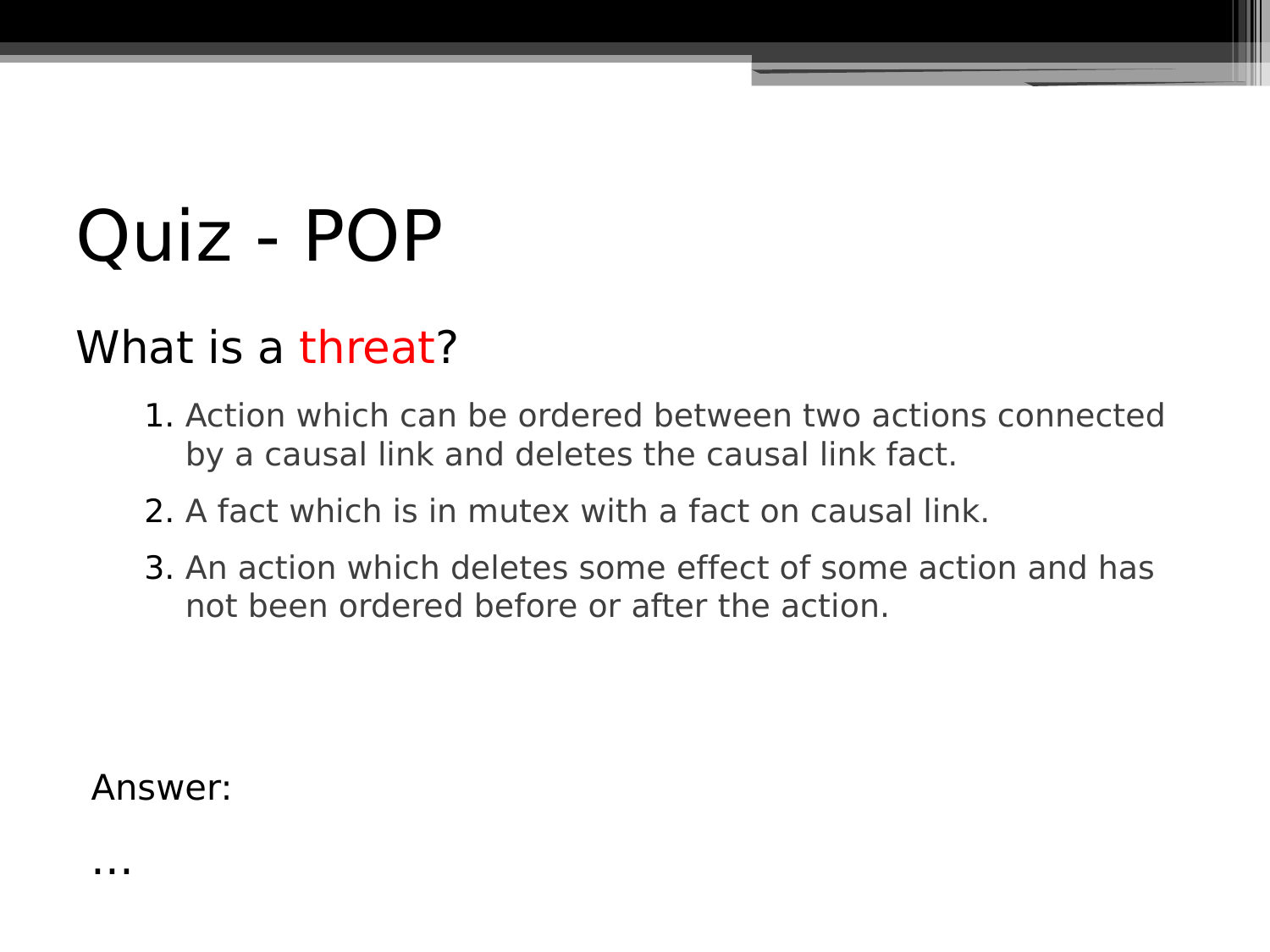### What is a threat?

- 1. Action which can be ordered between two actions connected by a causal link and deletes the causal link fact.
- 2. A fact which is in mutex with a fact on causal link.
- 3. An action which deletes some effect of some action and has not been ordered before or after the action.

#### Answer:

1. Action which can be ordered between two actions connected by a causal link and deletes the causal link fact.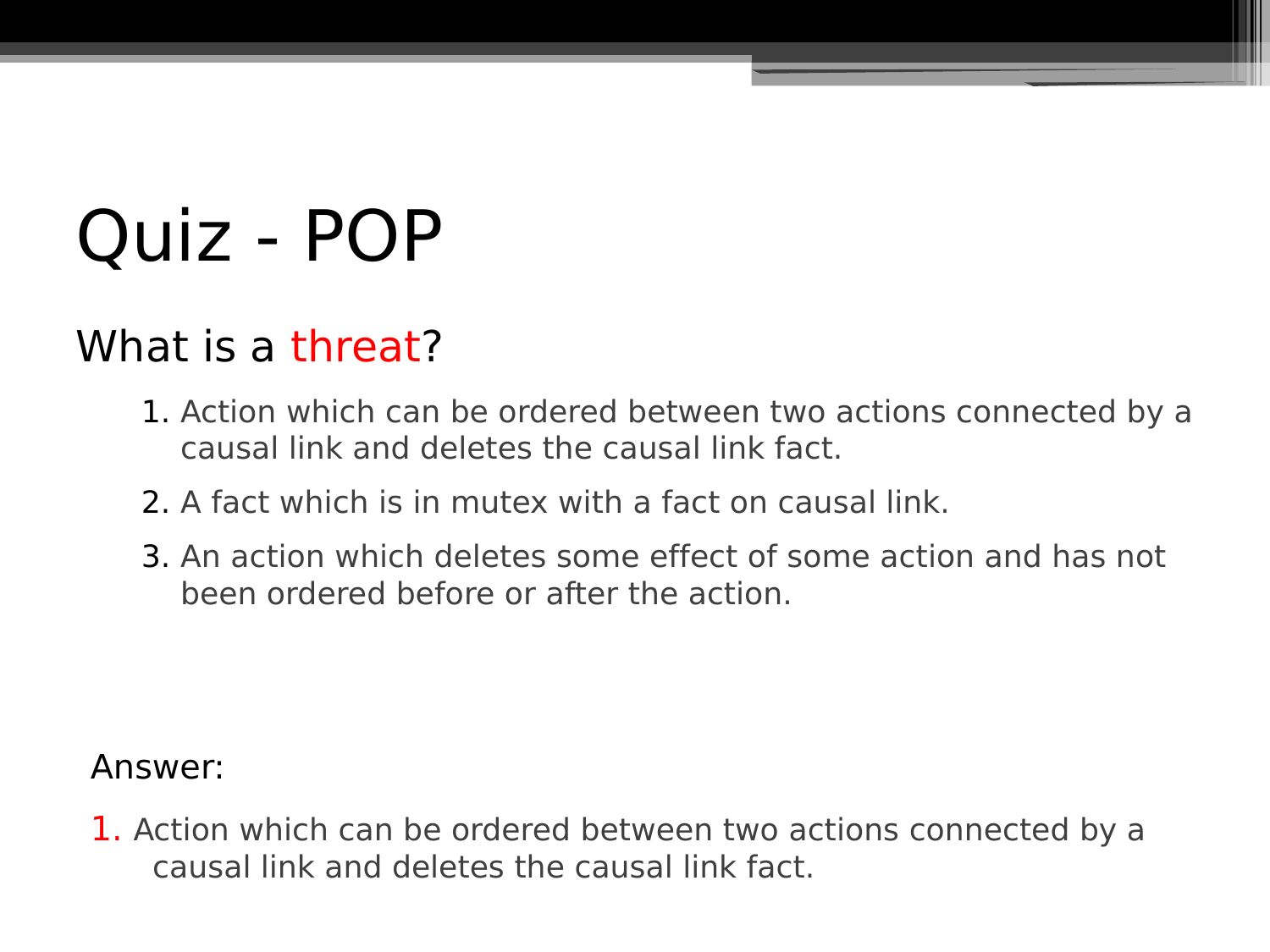### What is not among the advantages of POP planning?

- 1. Can be easily accomodated for righer action models (durative, parallel,..)
- 2. Better heuristics exists for POP.
- 3. Can work with partially instantiated actions.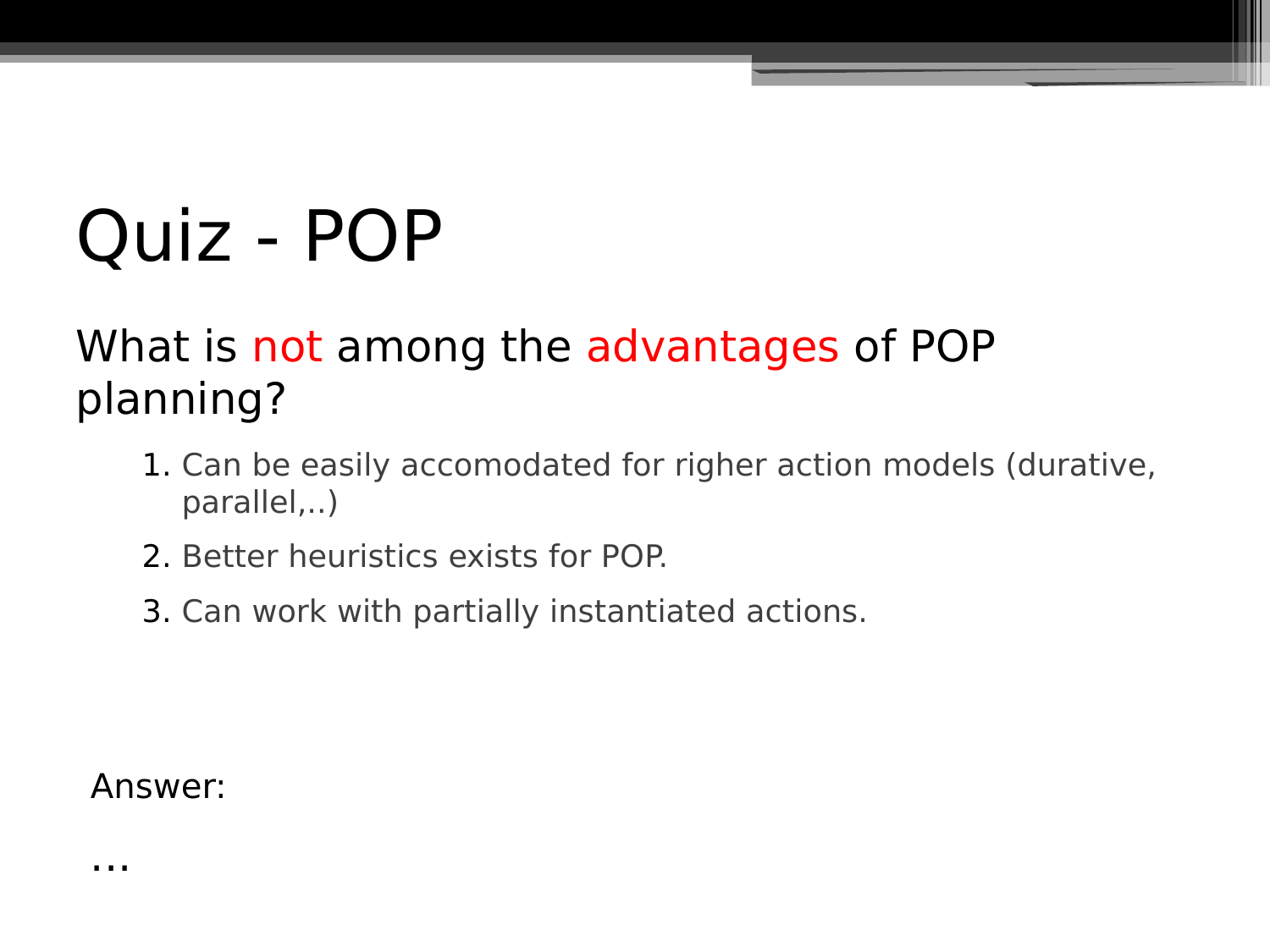### What is not among the advantages of POP planning?

- 1. Can be easily accomodated for righer action models (durative, parallel,..)
- 2. Better heuristics exists for POP.
- 3. Can work with partially instantiated actions.

Answer:

2. Better heuristics exists for POP.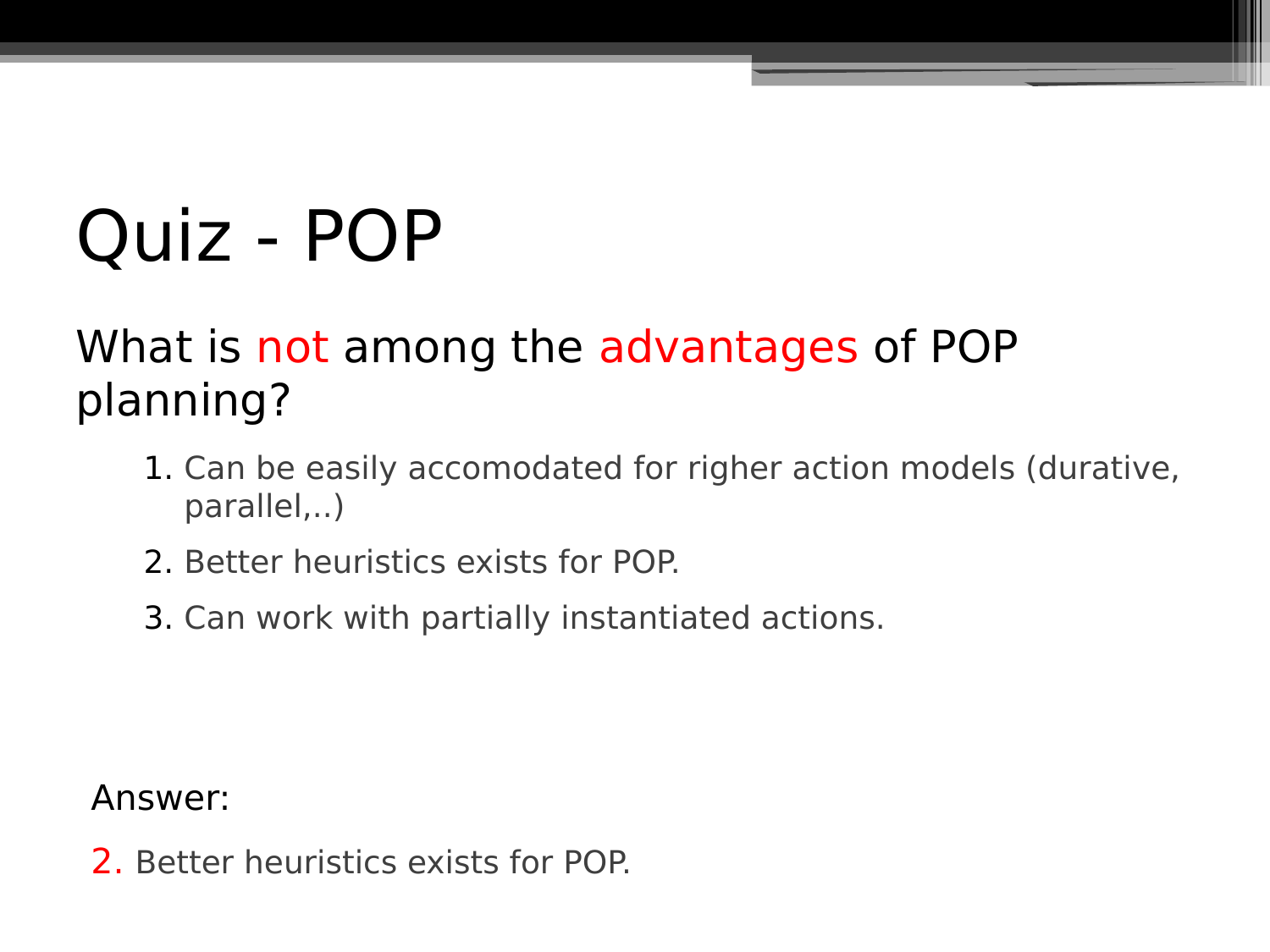### What is not among the disadvantages of POP planning?

- 1. Higher per-node computation cost.
- 2. Heuristics hardly adapted for POP.
- 3. Larger branching factor.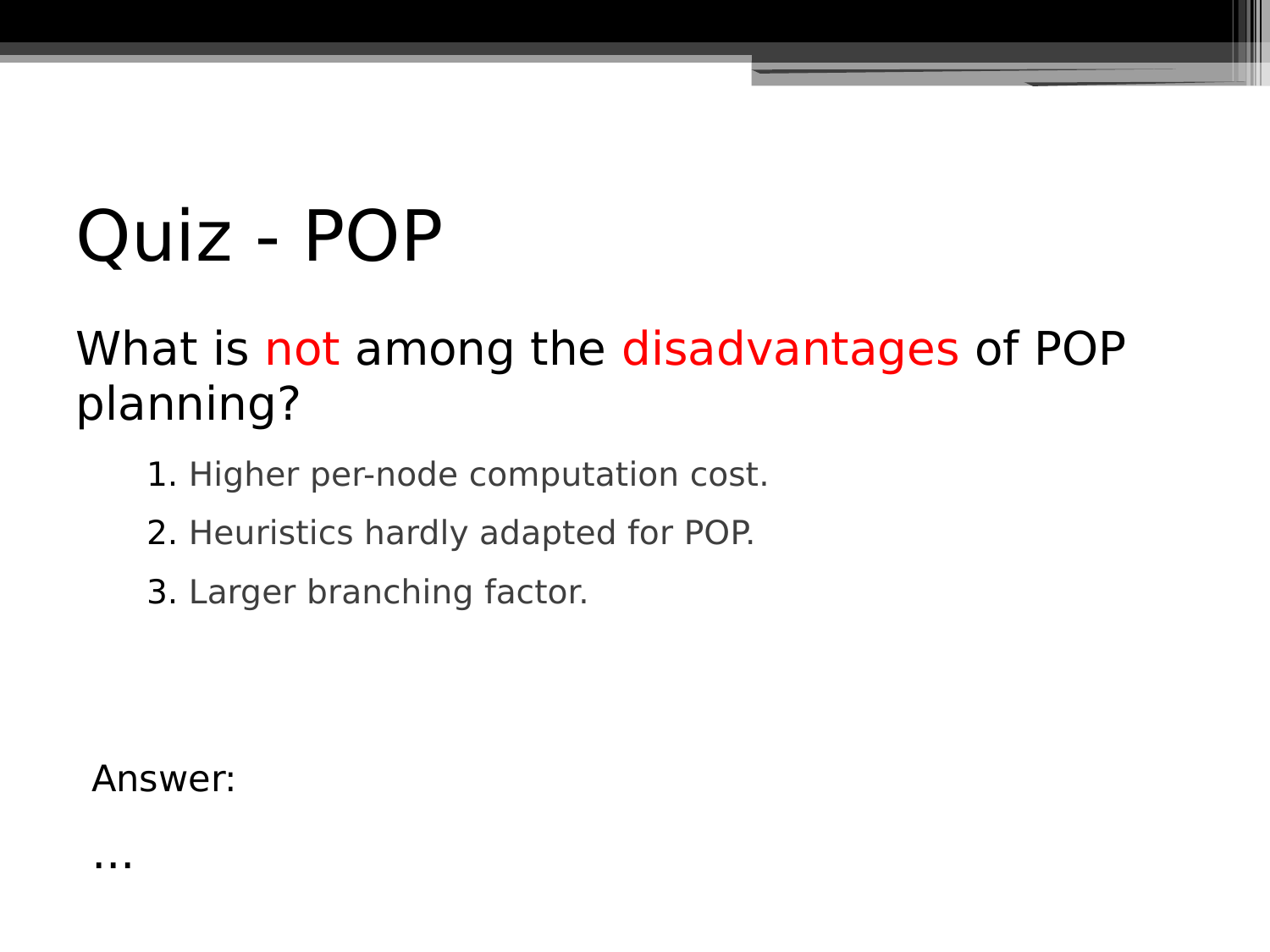### What is not among the disadvantages of POP planning?

- 1. Higher per-node computation cost.
- 2. Heuristics hardly adapted for POP.
- 3. Larger branching factor.

Answer:

3. Larger branching factor.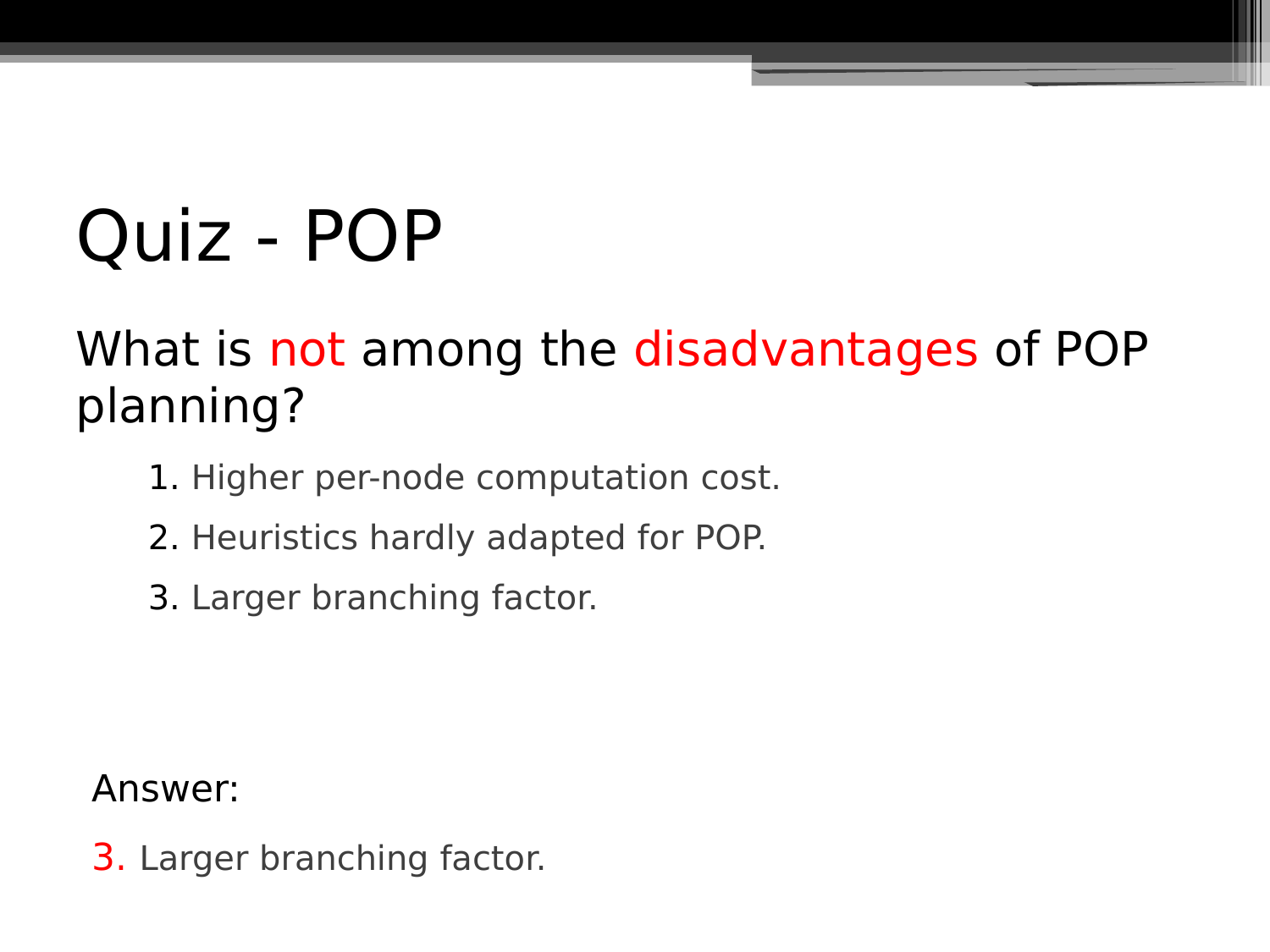### What are public actions (in MA-STRIPS)?

- 1. Actions representing speech-acts.
- 2. Actions which affect other agents.
- 3. Actions which can be shared among agents.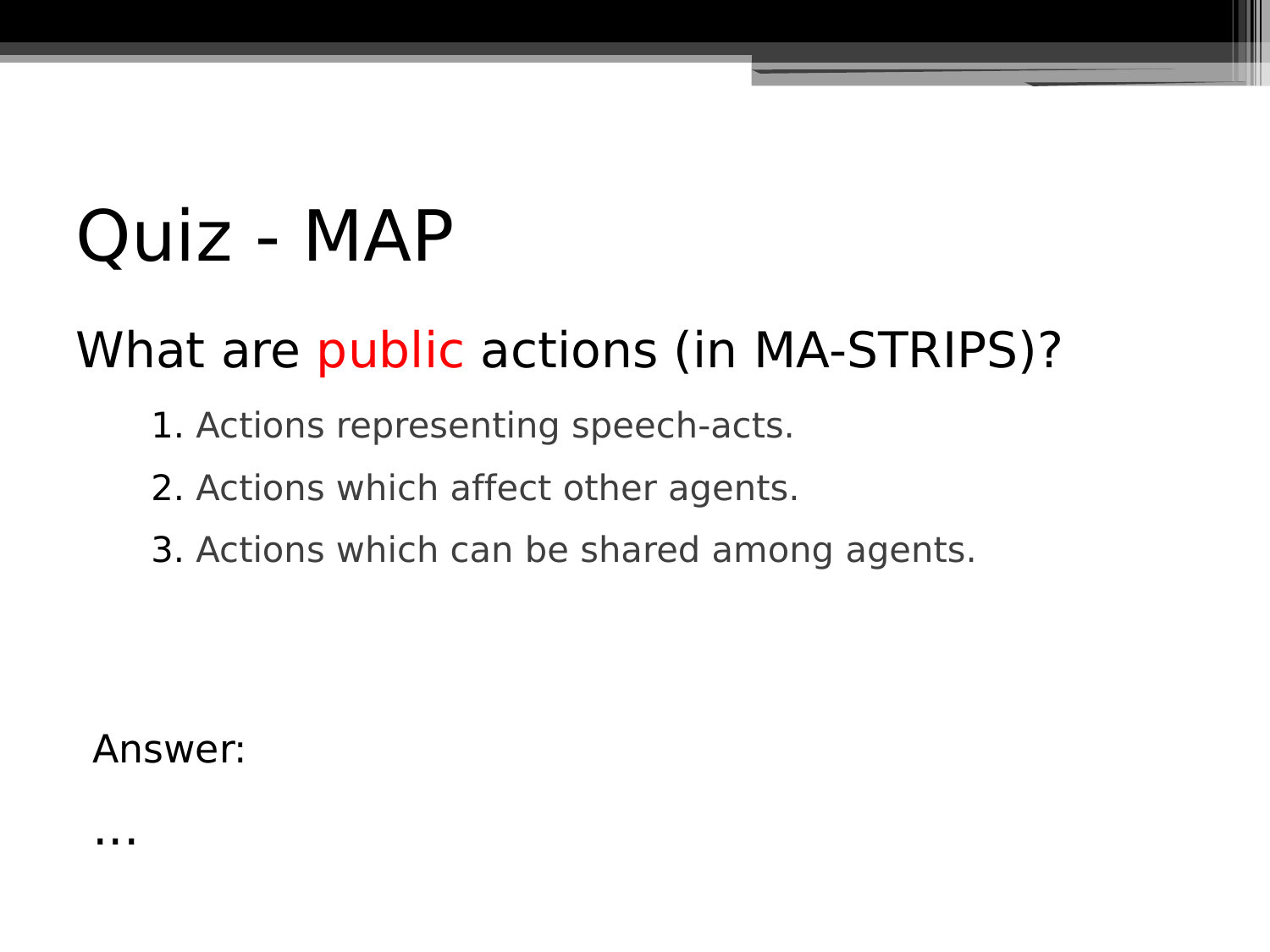### What are public actions (in MA-STRIPS)?

- 1. Actions representing speech-acts.
- 2. Actions which affect other agents.
- 3. Actions which can be shared among agents.

Answer:

2. Actions which affect other agents.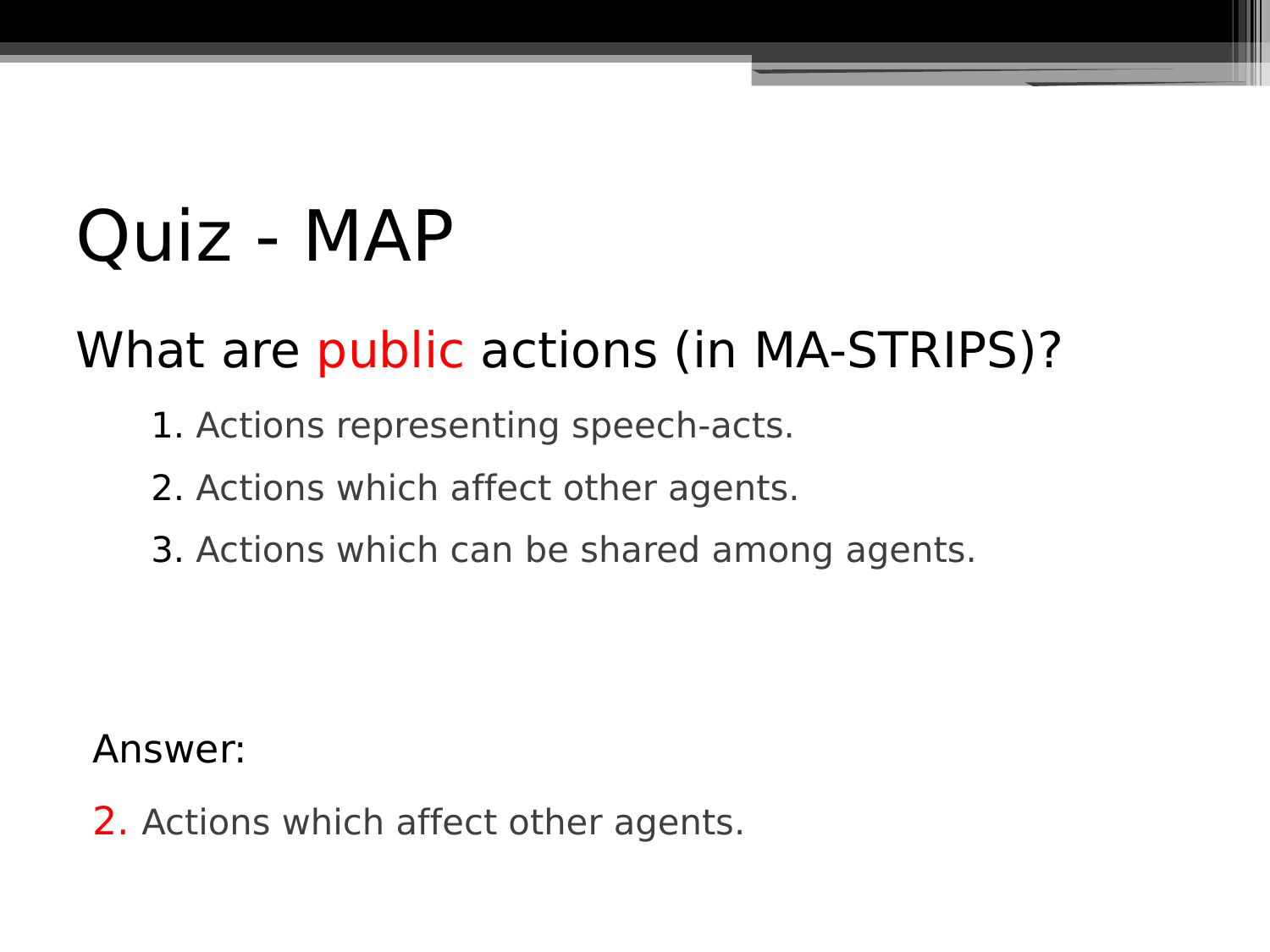### How does MAD-A\* work?

- 1. Each agent searches using private actions and inform about (relevant) public actions.
- 2. Agents first search using only public actions, then add (relevant) private actions.
- 3. Each agent searches using its own actions and inform about (relevant) public actions.

Answer: